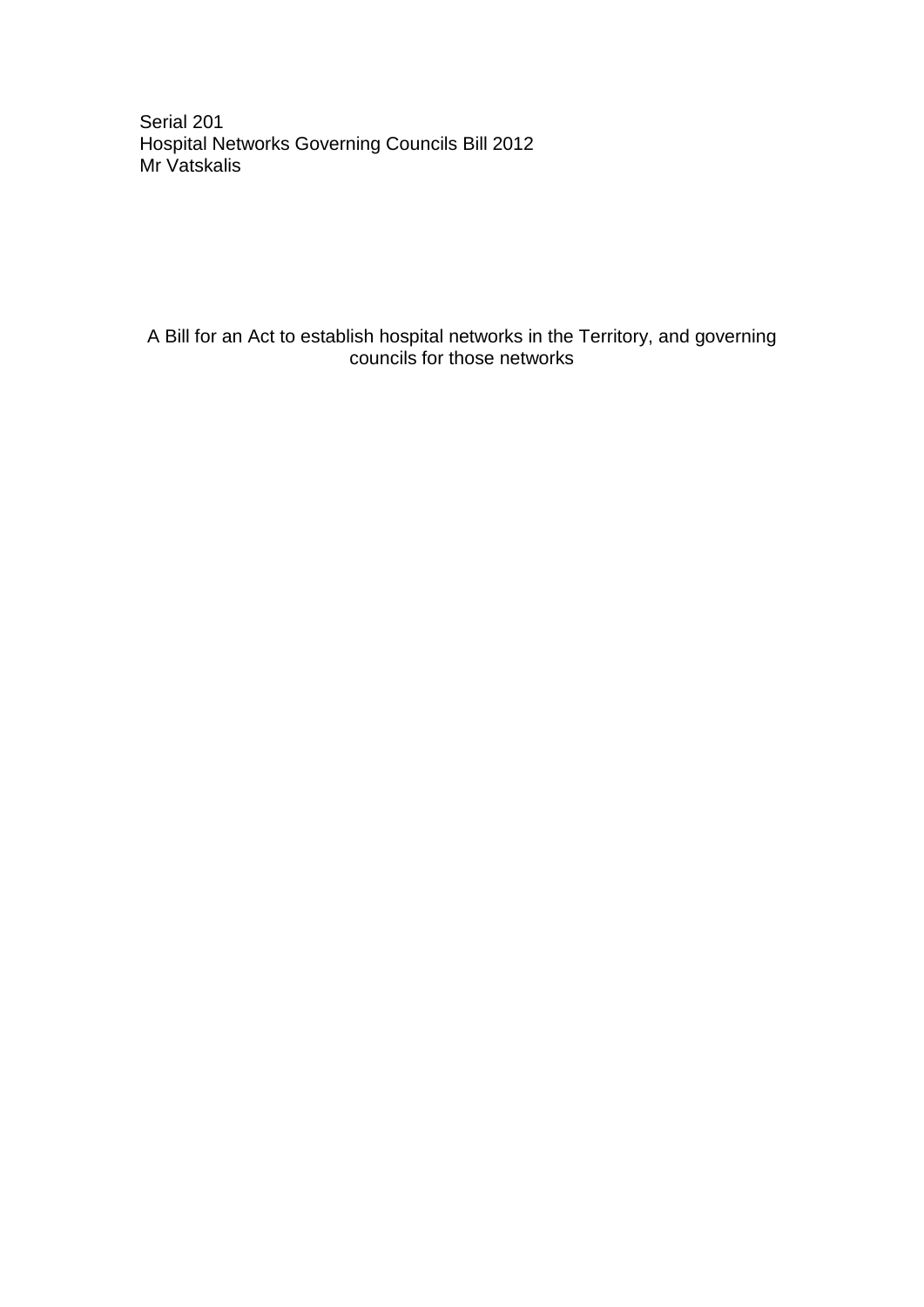# NORTHERN TERRITORY OF AUSTRALIA

# HOSPITAL NETWORKS GOVERNING COUNCILS ACT 2012

Act No. [ ] of 2012 \_\_\_\_\_\_\_\_\_\_\_\_\_\_\_\_\_\_\_\_

\_\_\_\_\_\_\_\_\_\_\_\_\_\_\_\_\_\_\_\_

# Table of provisions

| Part 1 | <b>Preliminary matters</b> |
|--------|----------------------------|
|--------|----------------------------|

| $3 \quad \blacksquare$ |  |
|------------------------|--|
| $\mathbf{\Lambda}$     |  |

# Part 2 Hospital networks

| 5 |  |
|---|--|
| 6 |  |

# Part 3 **Governing councils**

# Division 1 Establishment, functions and powers

| 7  |                                                        |  |
|----|--------------------------------------------------------|--|
| 8  |                                                        |  |
| 9  | Community leadership functions of governing councils 4 |  |
| 10 |                                                        |  |
| 11 |                                                        |  |
| 12 |                                                        |  |

# Division 2 Membership of governing councils

| 13 |  |
|----|--|
| 14 |  |
| 15 |  |
| 16 |  |
| 17 |  |
| 18 |  |

# Division 3 Conduct of business

| 19 |  |
|----|--|
| 20 |  |
| 21 |  |
| 22 |  |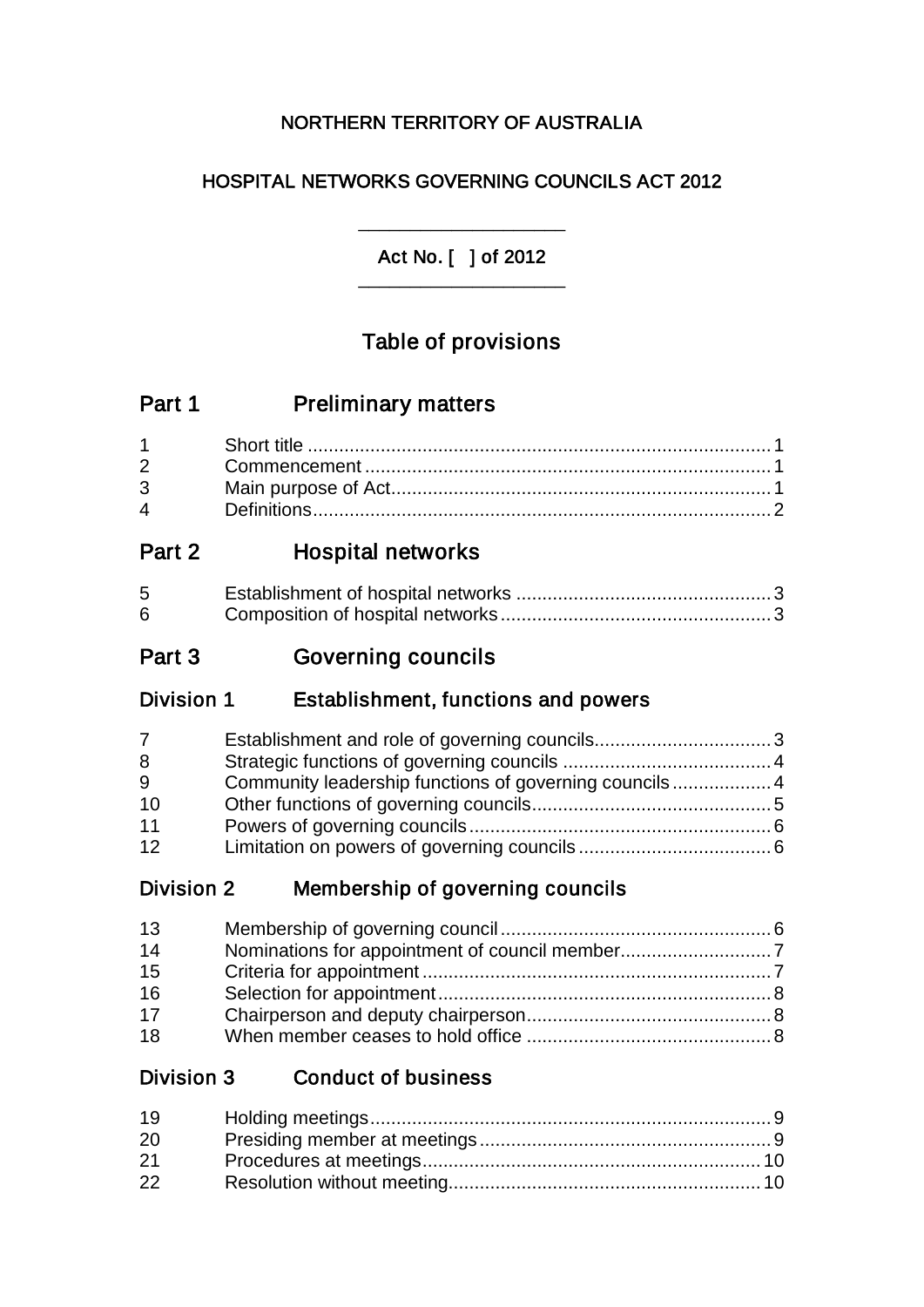| 23<br>24                   |  |                                                                                                                 |  |
|----------------------------|--|-----------------------------------------------------------------------------------------------------------------|--|
| <b>Division 4</b>          |  | Administrative matters                                                                                          |  |
| 25<br>26<br>27<br>28       |  |                                                                                                                 |  |
| Division 5                 |  | <b>Reports</b>                                                                                                  |  |
| 29<br>30                   |  |                                                                                                                 |  |
| Division 6                 |  | <b>Other matters</b>                                                                                            |  |
| 31<br>32<br>33<br>34<br>35 |  | Governing council may seek additional expertise 13<br>Management of complaints received by governing council 14 |  |
| Part 4                     |  | <b>Miscellaneous matters</b>                                                                                    |  |
| 36                         |  |                                                                                                                 |  |
| Part 5                     |  | Repeal and transitional provisions                                                                              |  |
| Division 1                 |  | <b>Repeal</b>                                                                                                   |  |
| 37                         |  |                                                                                                                 |  |
| <b>Division 2</b>          |  | <b>Transitional matters</b>                                                                                     |  |
| 38<br>39<br>40             |  |                                                                                                                 |  |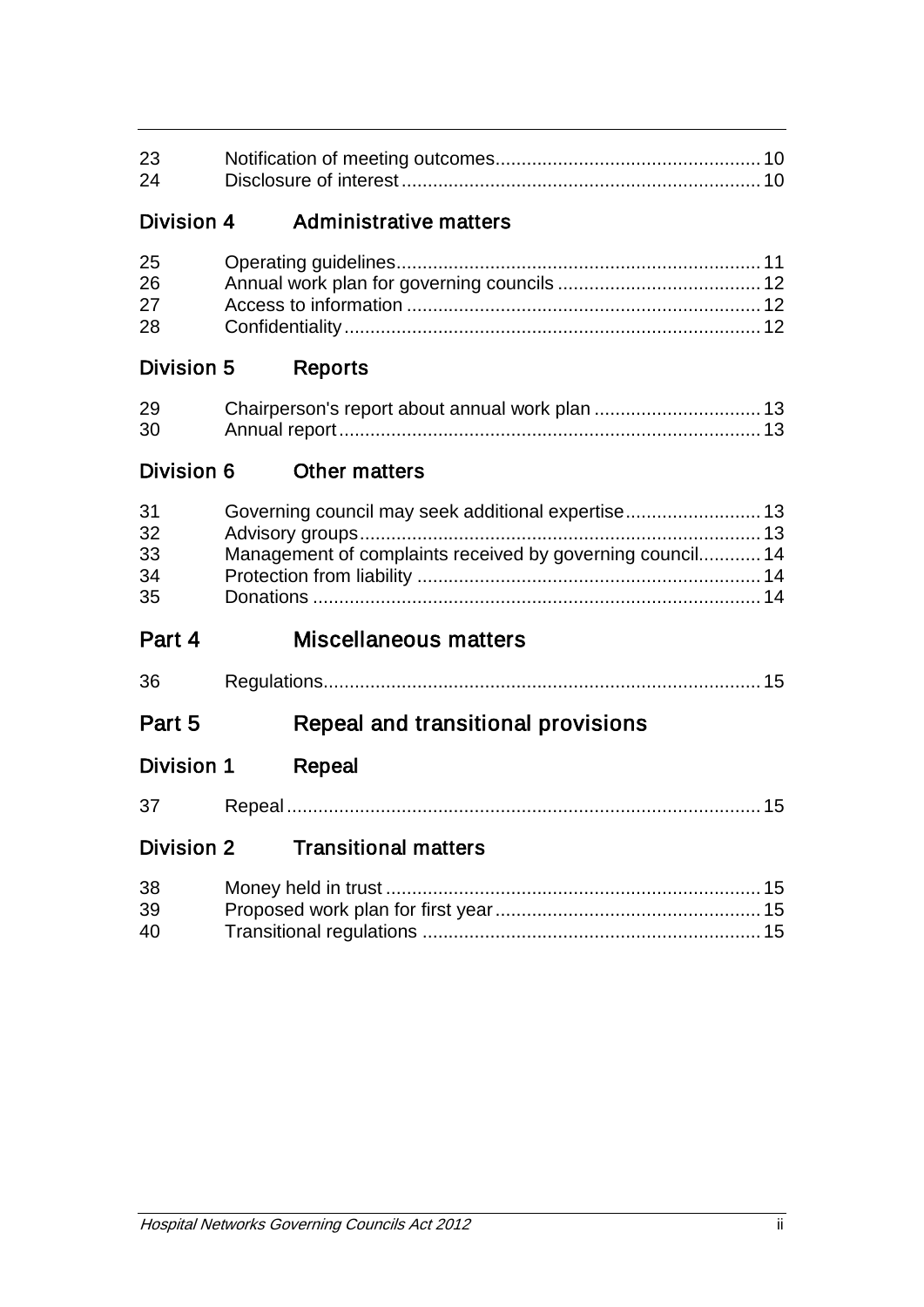

# NORTHERN TERRITORY OF AUSTRALIA \_\_\_\_\_\_\_\_\_\_\_\_\_\_\_\_\_\_\_\_

# Act No. [ ] of 2012 \_\_\_\_\_\_\_\_\_\_\_\_\_\_\_\_\_\_\_\_

An Act to establish hospital networks in the Territory, and governing councils for those networks

> [Assented to [ ] 2012] [Second reading [ ] 2012]

# The Legislative Assembly of the Northern Territory enacts as follows:

# Part 1 Preliminary matters

## 1 Short title

This Act may be cited as the Hospital Networks Governing Councils Act 2012.

## 2 Commencement

This Act commences on the day fixed by the Administrator by Gazette notice.

#### 3 Main purpose of Act

- (1) The main purpose of this Act is to achieve improved health outcomes for Territorians in the public hospital system.
- (2) This purpose is to be achieved by establishing local hospital networks for the National Health Reform Agreement and governing councils for those networks.
- (3) Part 2 establishes the local hospital networks to provide public hospital services to their communities.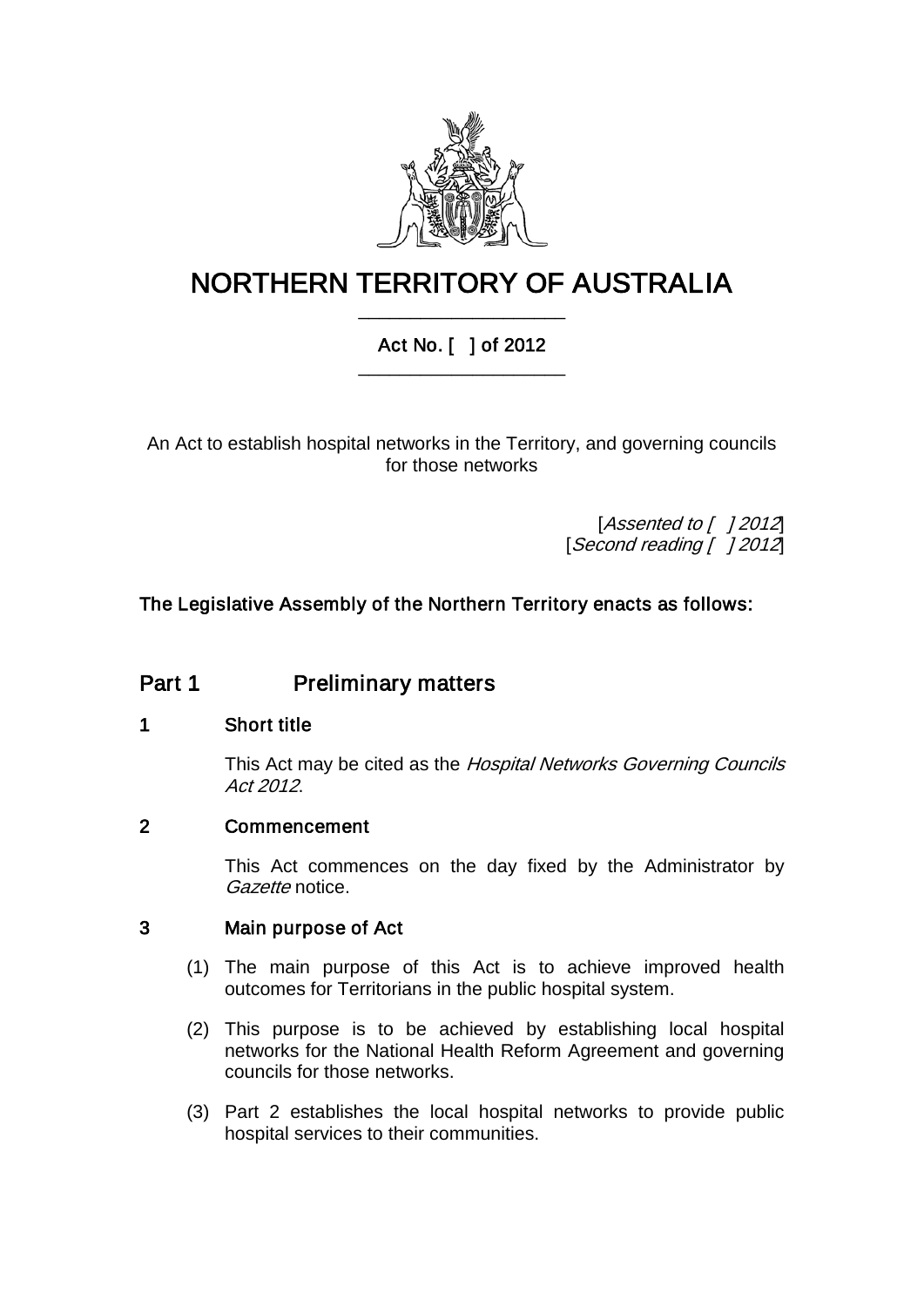(4) Part 3 establishes a governing council for each hospital network as part of the governance arrangements of the network to achieve improved health outcomes for its community.

## 4 Definitions

In this Act:

annual work plan, for a governing council, see section 26(3).

**CEO** means the Chief Executive Officer of the Agency.

chairperson means a council member of a governing council appointed as the chairperson of the council under section 17(1).

COAG means the Council of Australian Governments.

#### community means:

- (a) in relation to a hospital network, the people in the geographic area within which the network is located, including groups of people in the area; and
- (b) in relation to a governing council, the people in the geographic area within which its network is located, including groups of people in the area.

*council member* means a person who is appointed as a member of a governing council under section 13(1).

**Executive Director,** of a hospital network, means the public sector employee appointed to manage the network.

governing council means the governing council of a hospital network.

hospital network means a local hospital network established by section 5.

**Medicare Local**, for the Territory, means the entity established as the Medicare Local for the Territory for the purposes of the National Health Reform Agreement.

National Health Reform Agreement means the agreement between the Commonwealth, States and Territories, that was agreed by COAG on 2 August 2011, as amended from time to time.

operating guidelines, see section 25.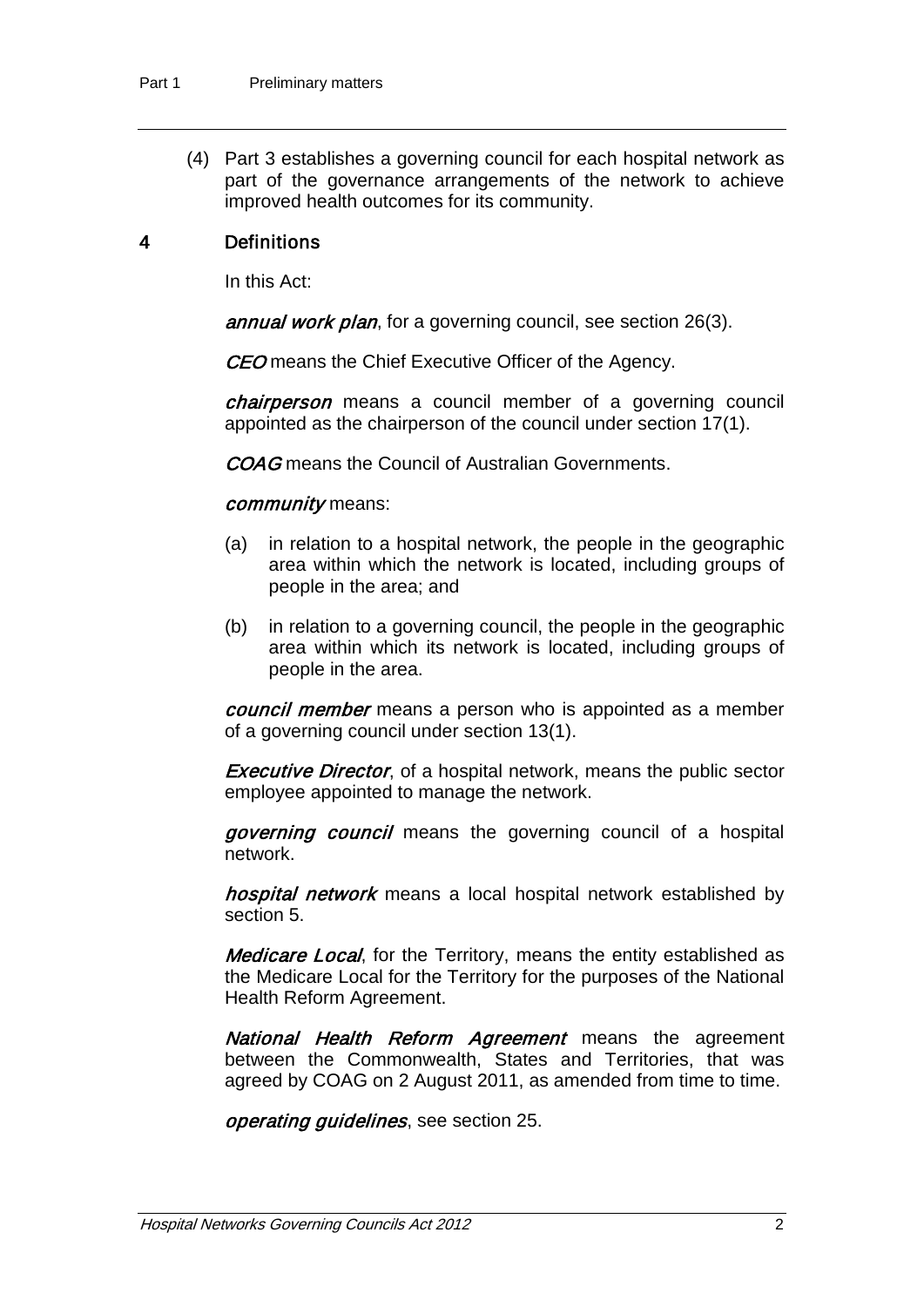**Performance and Accountability Framework** means the Performance and Accountability Framework mentioned in Schedule C to the National Health Reform Agreement.

repealed Act, for Part 5, see section 37.

# Part 2 Hospital networks

## 5 Establishment of hospital networks

- (1) The Central Australian Hospital Network and the Top End Hospital Network are established as local hospital networks for the National Health Reform Agreement.
- (2) Each of the entities established by subsection (1) is a Government Business Division for the Financial Management Act.
- (3) However, subsection (2) does not require a hospital network to recover any of its operating costs through charges on users.

# 6 Composition of hospital networks

- (1) The Central Australian Hospital Network comprises the hospitals within the southern portion of the Territory from the border with South Australia to and including the town of Elliott.
- (2) The Top End Hospital Network comprises the hospitals in the remainder of the Territory.

# Part 3 Governing councils

# Division 1 Establishment, functions and powers

## 7 Establishment and role of governing councils

- (1) Each hospital network has a governing council.
- (2) The role of a governing council, as part of the governance arrangements of its hospital network, requires that the council is to:
	- (a) provide strategic direction for the network consistent with:
		- (i) the health needs of its community; and
		- (ii) the health priorities of the Territory Government; and
		- (iii) the priorities of the Agency; and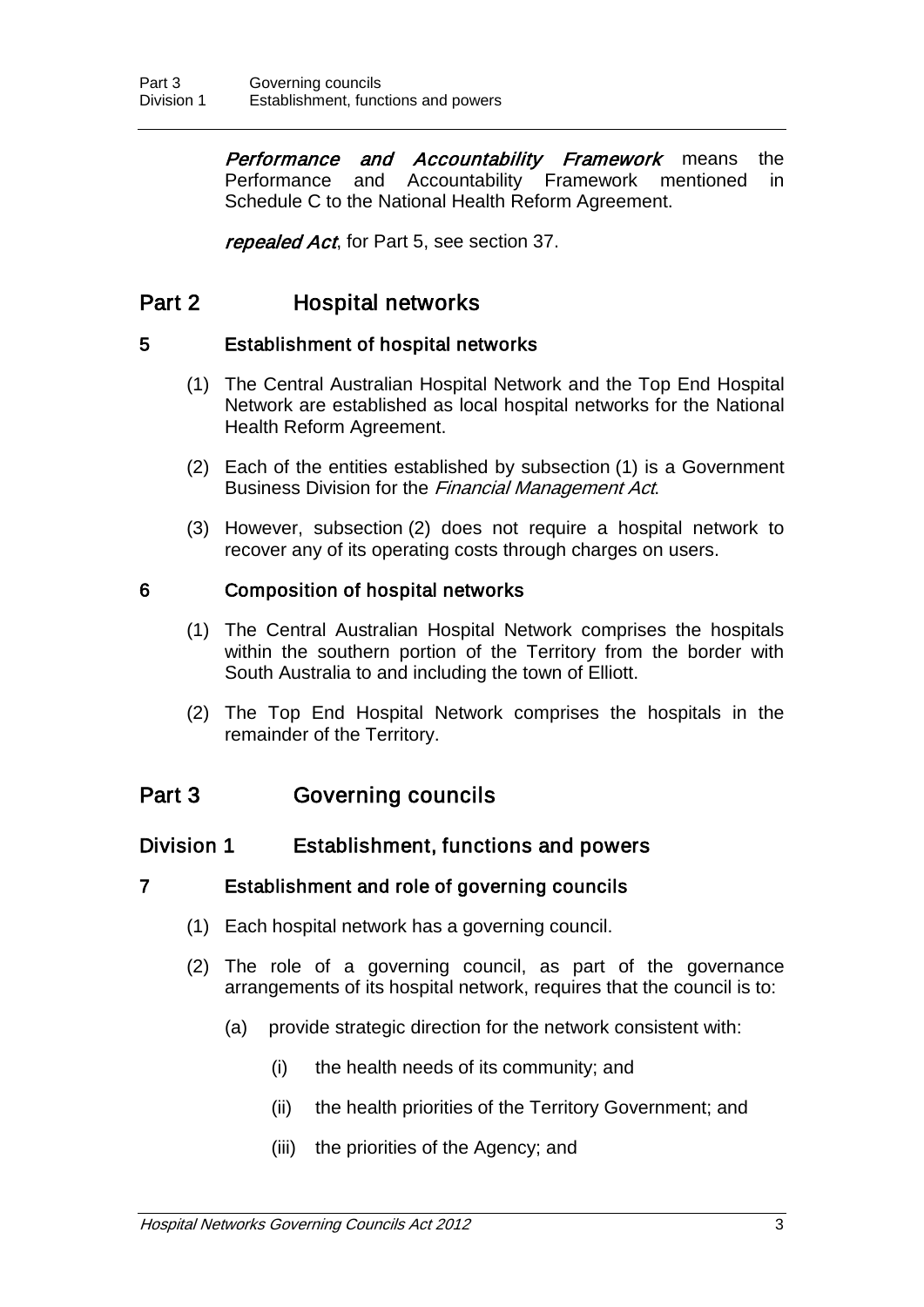- (b) engage, and work collaboratively, with each of the following:
	- (i) its community;
	- (ii) the Executive Director of its network;
	- (iii) the other governing council;
	- (iv) the CEO;
	- (v) the Minister;
	- (vi) the Medicare Local for the Territory.

#### 8 Strategic functions of governing councils

In providing strategic direction as mentioned in section 7(2)(a), a governing council of a hospital network is to:

- (a) in conjunction with the Executive Director of the network lead the development of a strategic plan with a health improvement focus, including the development of vision, values and goals for the network; and
- (b) regularly review and update the strategic plan; and
- (c) encourage innovation to improve health outcomes; and
- (d) contribute, at a policy level, to:
	- (i) annual budget reviews and planning; and
	- (ii) long-term budget priorities, including master planning and capital budget planning; and
- (e) in conjunction with the Executive Director of the network propose and consider strategies to improve the transition of patients between primary, secondary and tertiary health care providers.

#### 9 Community leadership functions of governing councils

In engaging, and working collaboratively, with its community and other entities as mentioned in section 7(2)(b) a governing council of a hospital network is to provide community leadership to the network by:

- (a) promoting ethical behaviour in accordance with standards applicable to health consumer needs; and
- (b) promoting appropriate culture and values of the network; and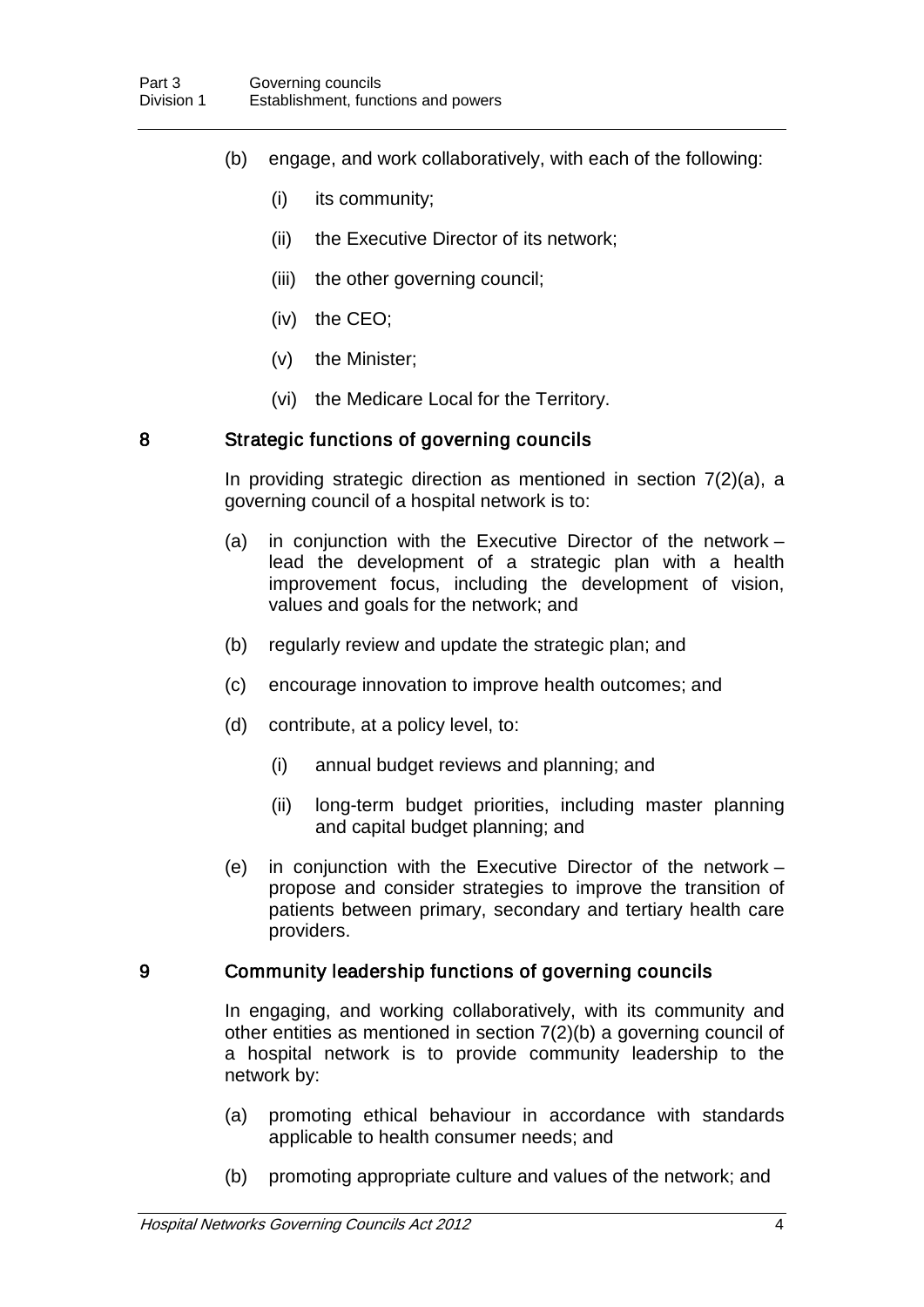- (c) leading community engagement with and by the network, including being a key interface between the network and its stakeholders; and
- (d) understanding the physical, cultural and health needs of its community and seeking to ensure equity of access across the network; and
- (e) facilitating input by its community in planning and service improvement to achieve more effective ways to provide services, including to Aboriginal and Torres Strait Islanders and others with diverse cultural requirements in its community; and
- (f) encouraging innovation to improve health outcomes; and
- (g) leading systemic improvements in communication between the network and its community, and health consumers; and
- (h) providing advice to the Minister on issues identified through consultation with its community that are of strategic importance to the network; and
- (i) providing advice to the Minister regarding the performance of the network.

### 10 Other functions of governing councils

- (1) A governing council of a hospital network is to:
	- (a) monitor the network's performance and accountability against the Performance and Accountability Framework, including in relation to hospital accreditation, risk management, compliance with service and financial systems; and
	- (b) make recommendations to the Executive Director of the network, the CEO and the Minister about any matter arising from the monitoring; and
	- (c) contribute to the development of Territory health policy and planning, including consideration of the requirements of health consumers across all aspects of the Territory health system.
- (2) A governing council of a hospital network is also to:
	- (a) consider reports on contemporary Australian Health Standards that are in place or being applied in the network;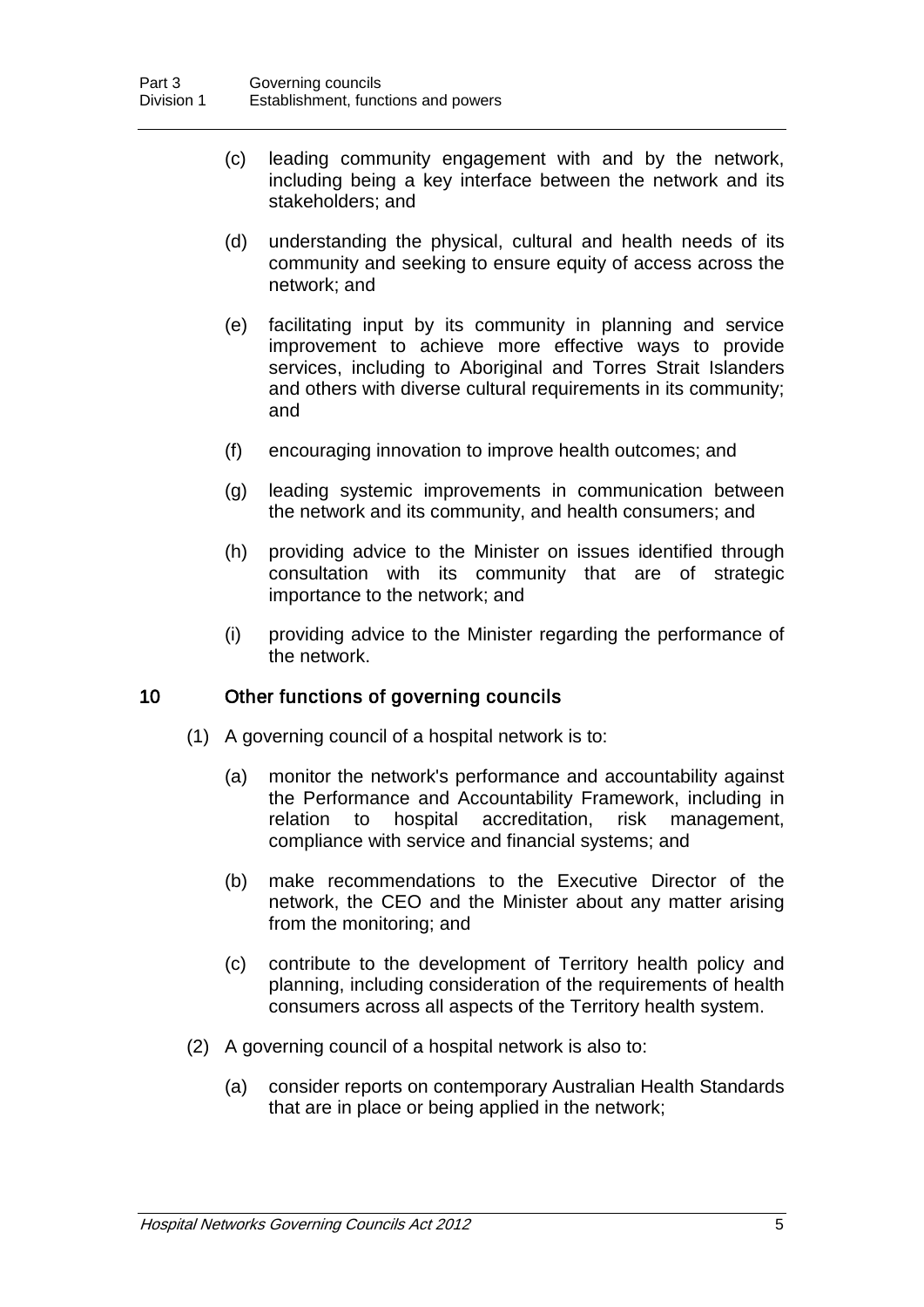(b) monitor the network's application of those contemporary standards and, as the council considers appropriate, give advice to the Executive Director about their application.

### 11 Powers of governing councils

The governing council of a hospital network has the powers necessary to perform its functions for the network.

#### 12 Limitation on powers of governing councils

A governing council of a hospital network must not do any of the following:

- (a) give directions or advice that is inconsistent with Territory legislation or a direction of the Minister;
- (b) give directions about the recruitment, management or discipline of the staff within the network;
- (c) give directions about the treatment or priority of access to be provided to a particular patient of the network;
- (d) involve itself in the financial management of the network.
- (e) enter into negotiations or arrangements with the Australian Government or an entity outside the Territory.

#### Note for paragraph (e)

The prohibition against entering into negotiations and arrangements does not preclude discussions with hospital partners outside the Territory on matters of mutual interest.

## Division 2 Membership of governing councils

#### 13 Membership of governing council

- (1) A governing council comprises at least 7 and not more than 9 persons appointed as council members by the Minister by Gazette notice.
- (2) A council member holds office for the period, not exceeding 3 years, stated in the *Gazette* notice.
- (3) A council member is eligible for reappointment but, subject to subsection (4), must not serve more than 2 consecutive terms.
- (4) Despite subsection (3), if the Minister is satisfied that exceptional circumstances warrant it, he or she may reappoint a person as a council member.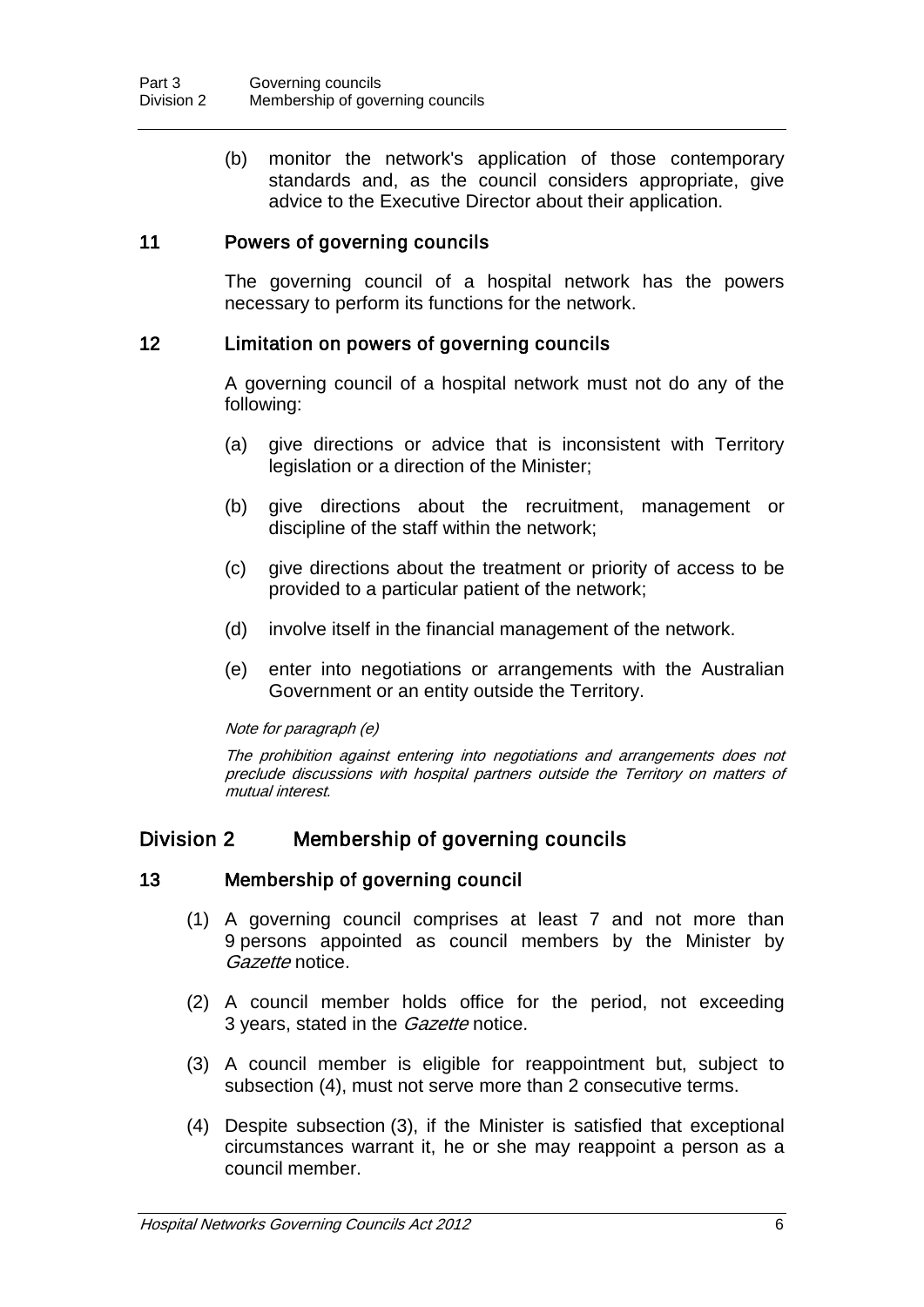(5) In appointing or reappointing a council member, the Minister must consider the need to stagger the period of appointment to ensure continuity of membership and corporate knowledge of the governing council.

### 14 Nominations for appointment of council member

- (1) Before appointing a person as a council member, the Minister must invite applications from persons for appointment.
- (2) The invitation may be made by public advertisement or in another way the Minister considers appropriate.
- (3) Applicants for appointment must provide written expressions of interest to the Minister.
- (4) A person who is an employee of a hospital network, or engaged on an ongoing contractual basis by the network, is not eligible for appointment as a member of the network's governing council.

### 15 Criteria for appointment

- (1) The Minister may appoint a person as a council member if the Minister is satisfied the person has appropriate skills, knowledge or experience, including in one or more of the following fields relevant to the health priorities of the population of the governing council's community:
	- (a) indigenous health;
	- (b) community development;
	- (c) health leadership;
	- (d) business or finance;
	- (e) community engagement;
	- (f) academic teaching or research;
	- (g) primary health care;
	- (h) governance.
- (2) The Minister may also, if he or she is satisfied it is appropriate to do so, appoint as a council member a person with local knowledge of the council's community or a region within the geographic area within which the council's network is located.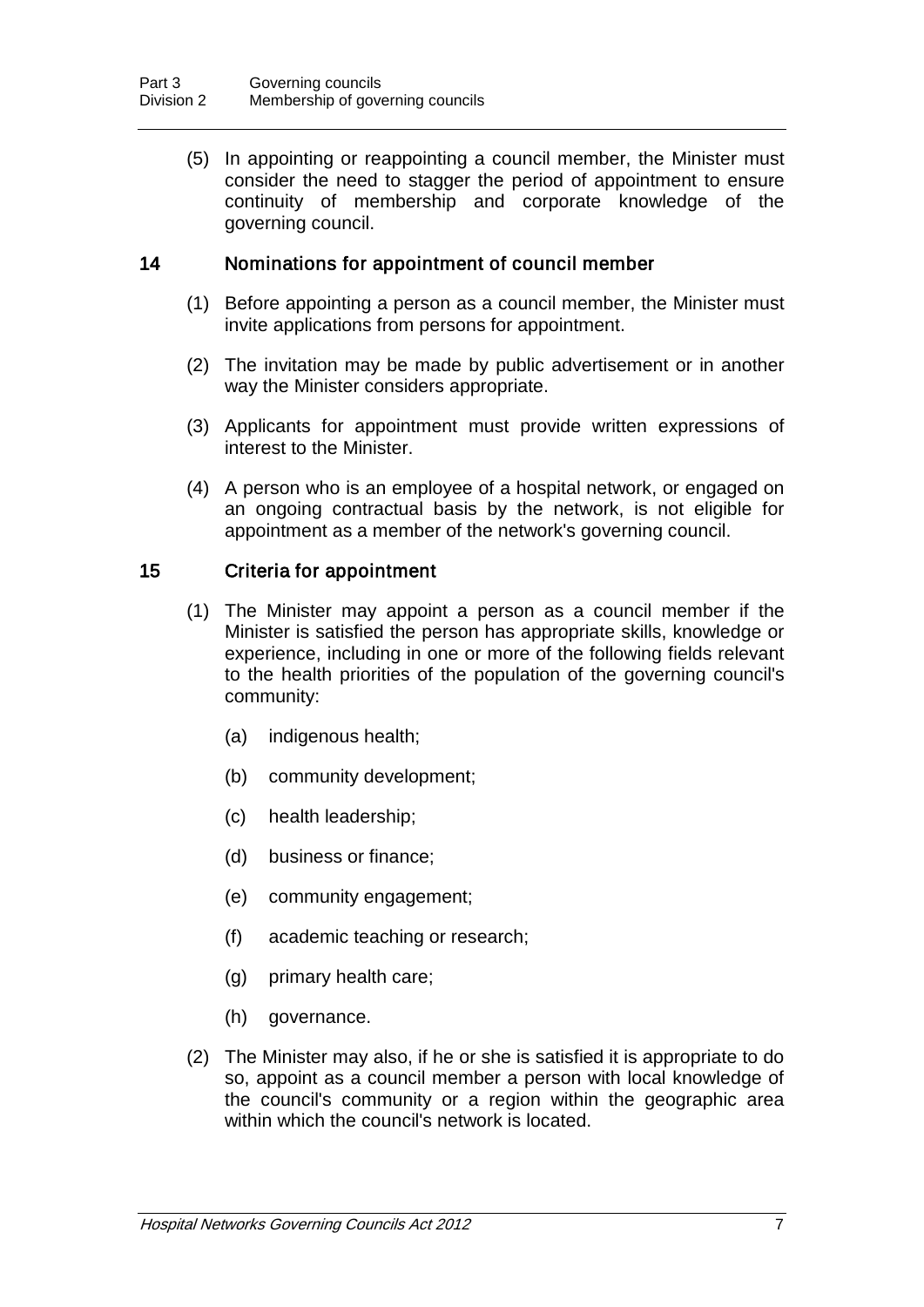# 16 Selection for appointment

- (1) The CEO must establish a panel comprised of representatives from the Agency and stakeholders of the relevant hospital network to:
	- (a) undertake a merit based selection process; and
	- (b) provide recommendations to the Minister about the most suitable applicants for appointment as council members.
- (2) To the extent practicable, the recommendations must have regard to balancing:
	- (a) representation from the community and regions within the community including for indigenous health within the community and regions; and
	- (b) skills, knowledge and experience mentioned in section 15(1).

#### 17 Chairperson and deputy chairperson

- (1) The Minister must appoint a council member of a governing council to be the chairperson of the council.
- (2) The members of a governing council must elect a council member to be the deputy chairperson of the council.

#### 18 When member ceases to hold office

- (1) A council member ceases to hold office if:
	- (a) the member resigns by giving written notice of resignation to the Minister; or
	- (b) the member's term of office comes to an end and the member is not reappointed; or
	- (c) the member is convicted of an indictable offence or sentenced to imprisonment for an offence; or
	- (d) the member is absent, except on leave granted by the governing council, from 3 consecutive meetings of the council; or
	- (e) the member is removed from office under subsection (2) or section 28(3).
- (2) The Minister may remove a council member from office for:
	- (a) mental or physical incapacity to carry out official duties satisfactorily; or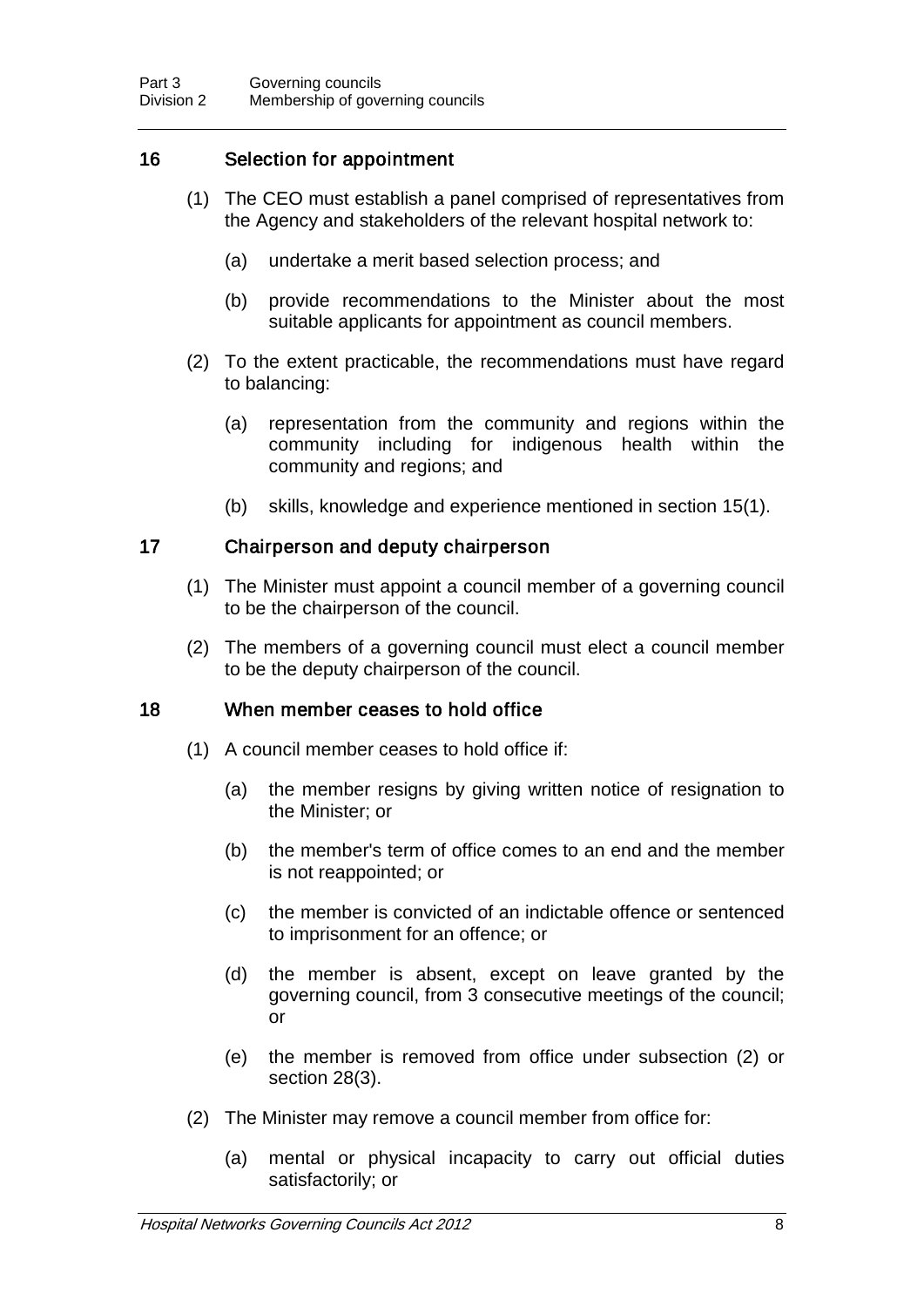- (b) neglect of duty; or
- (c) breach of a condition of appointment; or
- (d) dishonest or dishonourable conduct.

# Division 3 Conduct of business

#### 19 Holding meetings

- (1) A governing council must meet as often as is necessary for the performance of its functions.
- (2) However, the governing council must meet:
	- (a) at least 8 times in each financial year; and
	- (b) at least once in each financial year at each place where a hospital within the hospital network is located.

#### Examples for subsection (2)(b)

- The governing council for the Top End Hospital Network must meet in Katherine at least once in each financial year and in Nhulunbuy at least once in each financial year.
- 2 The governing council for the Central Australian Hospital Network must meet in Tennant Creek at least once in each financial year.
- (3) The chairperson of the governing council must make the necessary arrangements to enable the council to meet.
- (4) The chairperson of the governing council of a hospital network:
	- (a) may call an extraordinary meeting at any time; and
	- (b) must call a meeting at the request of the Minister, the CEO, the Executive Director of the network or 3 or more council members.

#### 20 Presiding member at meetings

- (1) The chairperson of a governing council must preside at all meetings of the council at which he or she is present.
- (2) If the chairperson is absent from a meeting, the deputy chairperson of the governing council must preside.
- (3) If the chairperson and deputy chairperson are both absent from a meeting, the other council members must elect a council member to preside.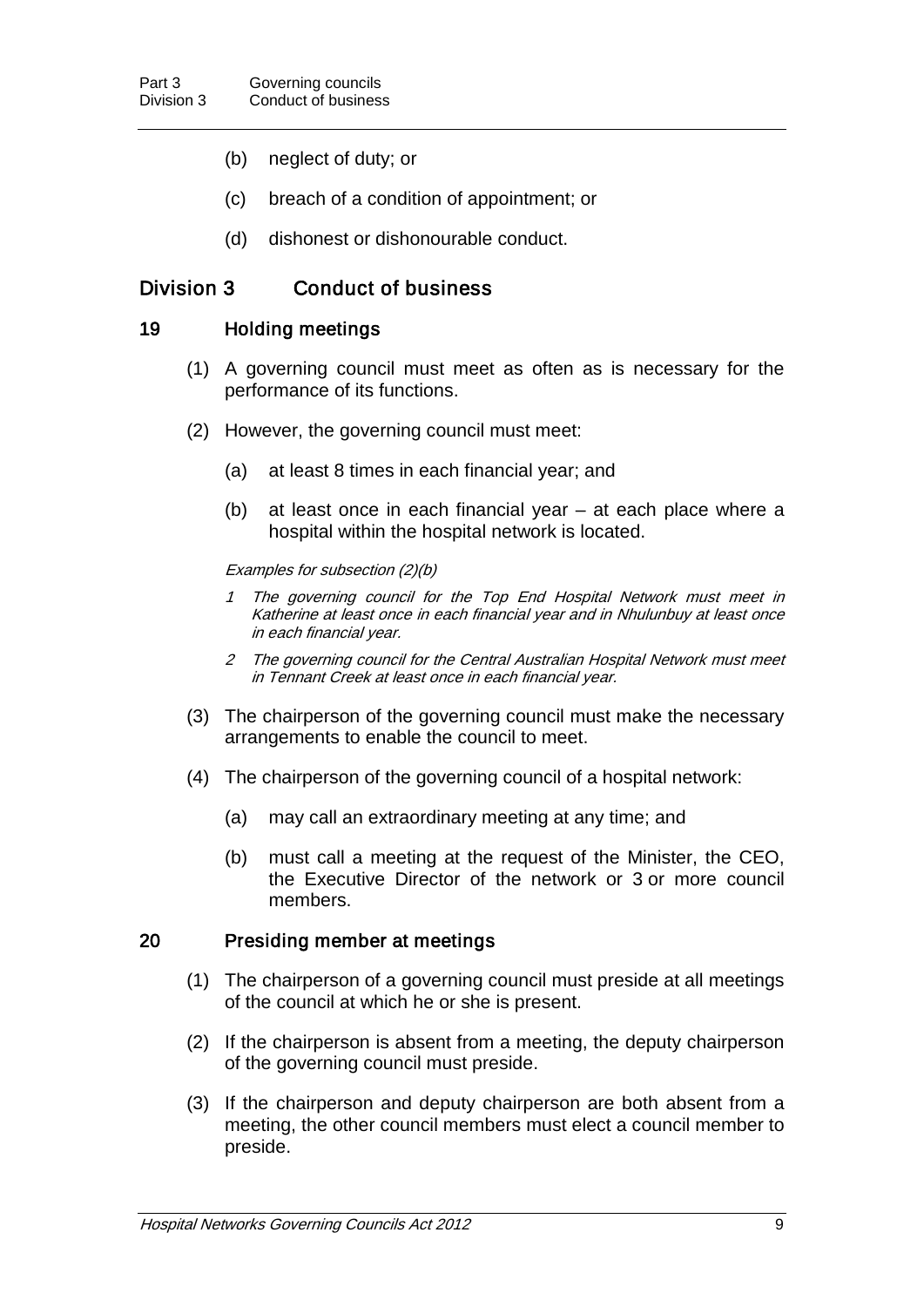### 21 Procedures at meetings

- (1) A quorum for a meeting of a governing council is the lowest whole number of persons that exceeds 50% of the current number of council members.
- (2) A question arising for decision at a meeting of a governing council must be resolved according to the votes of a majority of the council members present at the meeting and, if they are equally divided, the presiding member has a casting vote.
- (3) A governing council may hold meetings, or allow council members to take part in meetings, by telephone, video conference or other form of communication and a council member participating in that manner is taken to be present at the meeting.
- (4) A governing council must keep proper minutes of its proceedings and decisions.
- (5) The chairperson of a governing council may invite any person to attend a meeting of the council to provide information or advice in relation to any matter that is, or may be, of interest to the council in performing its functions.

#### 22 Resolution without meeting

A resolution of a governing council is valid even though not passed at a meeting, if:

- (a) notice of the proposed resolution was given to all council members in accordance with the operating guidelines; and
- (b) a majority of council members agree in writing to the proposed resolution.

#### 23 Notification of meeting outcomes

A governing council must prepare and publish on the Agency's website a summary of resolutions and meeting outcomes within 10 working days after the ratification of the minutes of a meeting or of a resolution as mentioned in section 22.

#### 24 Disclosure of interest

(1) If a council member has a direct or indirect interest in a matter being considered or about to be considered by the governing council, the member must disclose the nature of the interest at a council meeting as soon as practicable after the relevant facts come to the member's knowledge.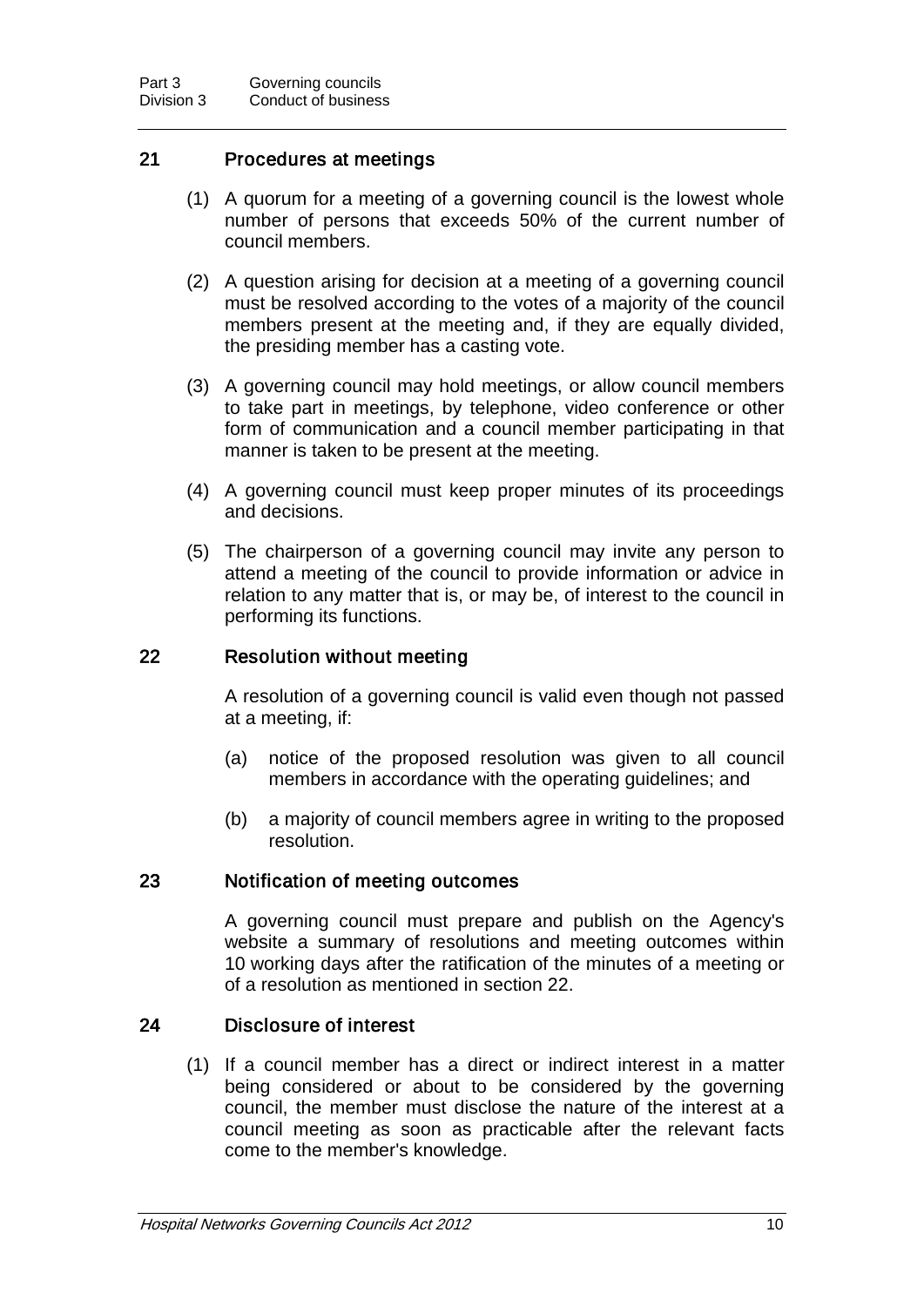- (2) The disclosure must be recorded in the governing council's minutes.
- (3) The member must not, while having that interest:
	- (a) take part in any decision of the governing council relating to that matter; or
	- (b) form part of the quorum for a meeting of the council in any decision of the council relating to that matter.
- (4) However, if a council member who has declared an interest in a matter also has particular expertise in relation to the matter, the member may, with the approval of the governing council, participate in the council's discussion.

#### Example for subsection (4)

A council member who has tendered to supply an item of equipment to the hospital network may be invited to explain to the other council members the advantages and disadvantages of alternative versions of the equipment, but he or she must not take part in a vote on the matter.

### Division 4 Administrative matters

### 25 Operating guidelines

- (1) To assist governing councils in the performance of their functions, the Minister must make guidelines about the operation of the councils (the *operating guidelines*).
- (2) Without limiting subsection (1), the operating guidelines must be made about the following:
	- (a) relationships with the governing councils' communities and the other entities mentioned in section 7(2)(b);
	- (b) resourcing for the councils;
	- (c) Agency representation at meetings of the councils;
	- (d) management of complaints made to a council;
	- (e) meetings between the chairperson and the Minister;
	- (f) a code of conduct for the council members;
	- (g) matters relating to the performance of each council against its annual work plan;
	- (h) selection of council members;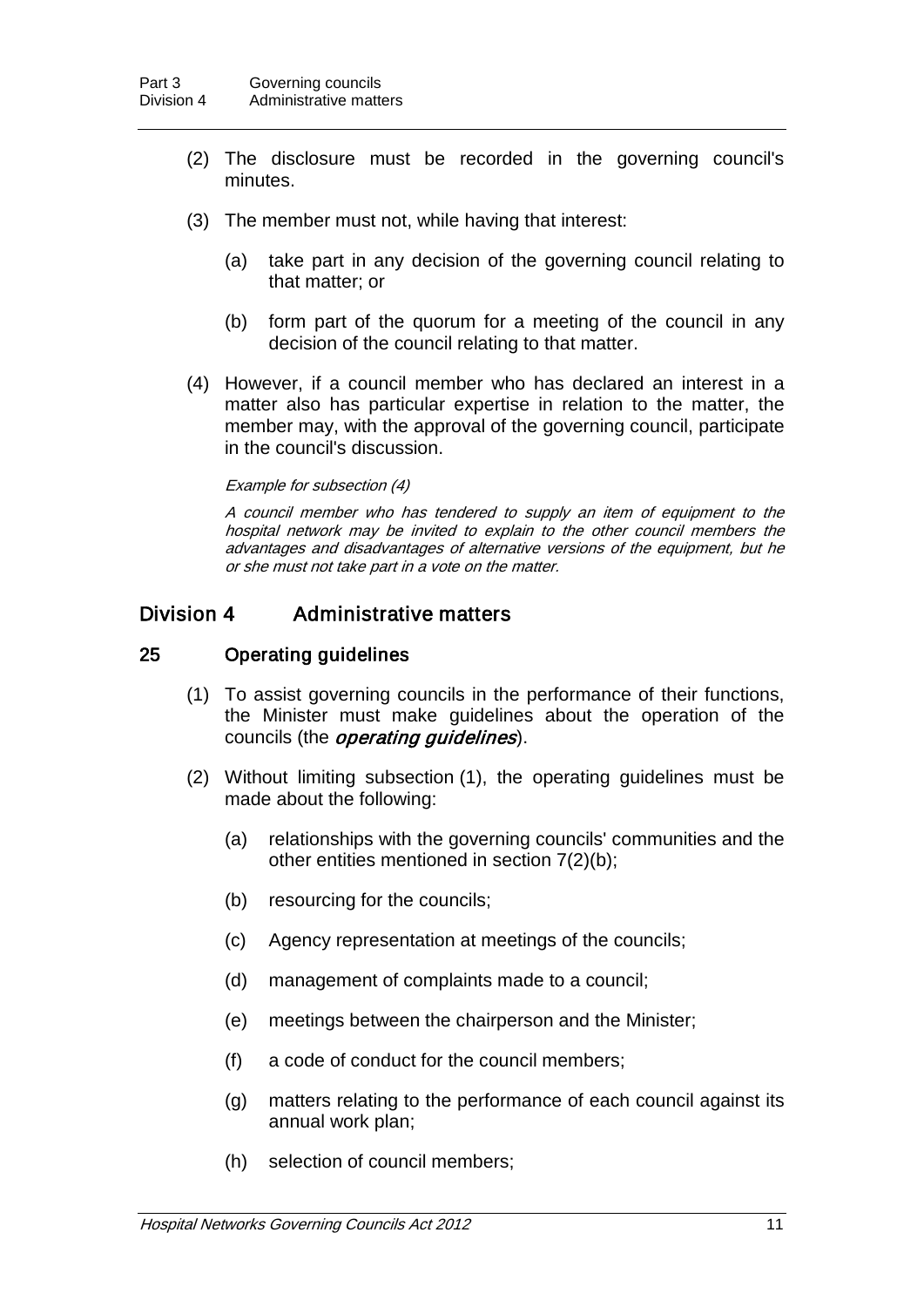- (i) matters relating to remuneration of council members.
- (3) A governing council and its council members must have regard to the operating guidelines as approved from time to time by the Minister.

#### 26 Annual work plan for governing councils

- (1) A governing council of a hospital network must propose a work plan (the *proposed work plan*) consistent with the service priorities of the network, regional health priorities of the geographic area within which the network is located and Agency priorities.
- (2) The proposed work plan for the upcoming financial year must be presented to the Minister for his or her approval by 1 May before the financial year starts.
- (3) If the Minister approves the proposed work plan, the plan is the annual work plan for the governing council.

### 27 Access to information

- (1) The Executive Director of a hospital network must give the council members of the network's governing council the information necessary to enable the members to properly perform their functions as council members.
- (2) Subsection (1) does not extend to confidential patient information unless the information is given as part of aggregated data for statistical purposes and individual patients are not identified.

#### 28 Confidentiality

- (1) A council member must not disclose information obtained in the course of his or her duties as a council member unless the disclosure is made in the course of those duties.
- (2) A council member who participates in an advisory group must not disclose to that group information obtained in the course of his or her duties as a council member unless the disclosure is approved by the governing council.
- (3) The Minister may terminate a person's appointment as a council member if the Minister considers the person has contravened subsection (1) or (2).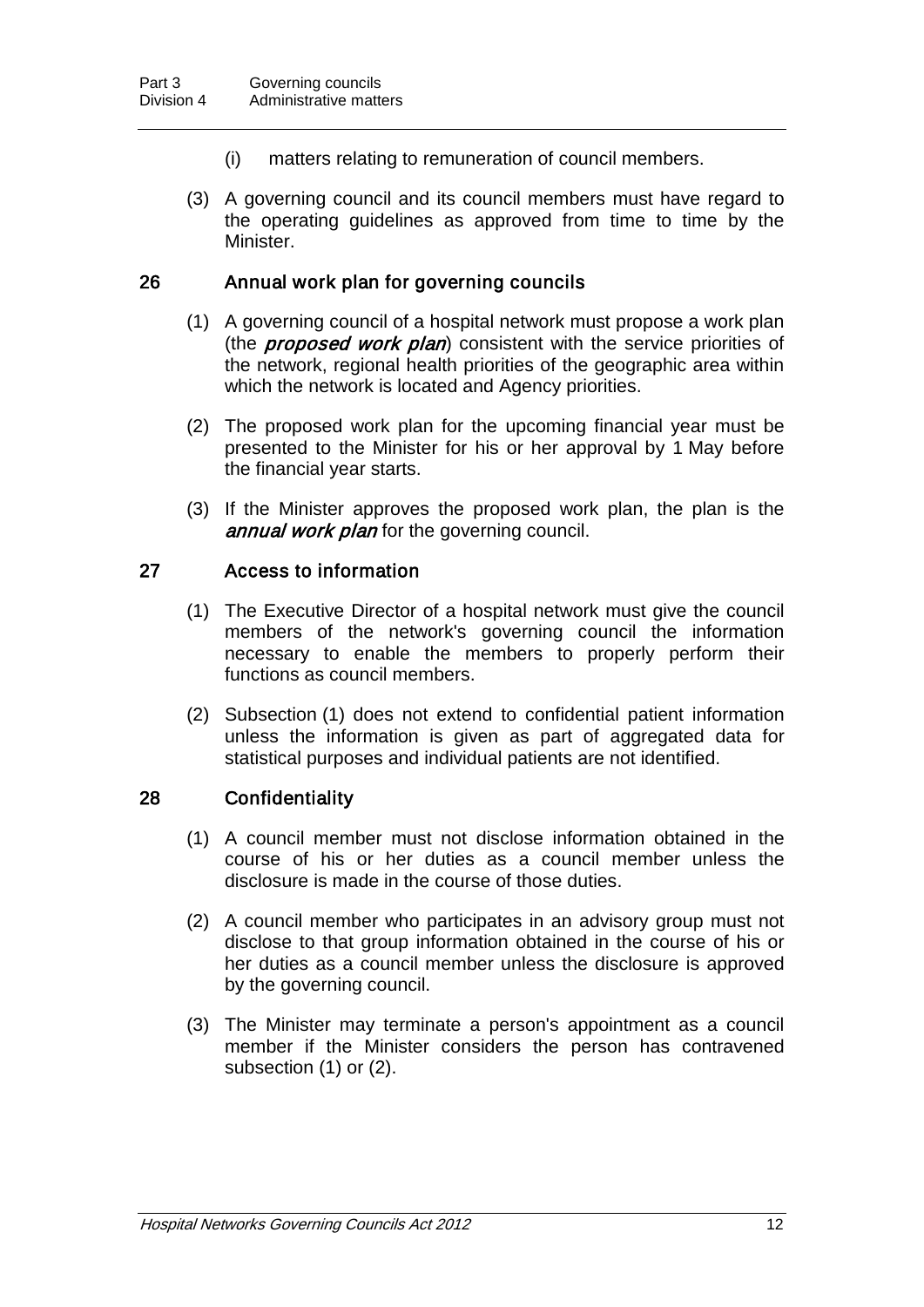# Division 5 Reports

#### 29 Chairperson's report about annual work plan

The chairperson of the governing council of a hospital network must report to the Minister each 6 months about the council's performance in relation to matters set out in the council's annual work plan.

#### 30 Annual report

- (1) A governing council of a hospital network must provide the Minister with an annual report by 31 October each year.
- (2) The report must address:
	- (a) the matters in the governing council's annual work plan for the past financial year; and
	- (b) the activities and achievements of the network.
- (3) The report must also include an audited financial statement in relation to any trust money held by the governing council.

#### Division 6 Other matters

#### 31 Governing council may seek additional expertise

A governing council of a hospital network may seek advice, from persons within or outside the network, to assist it to perform its functions.

#### 32 Advisory groups

- (1) A governing council of a hospital network may establish advisory groups from interested persons, including persons employed within the network, to assist the council to perform its functions.
- (2) In establishing an advisory group, the governing council must provide the group with terms of reference that include the way for the group to report to the council.
- (3) An advisory group must include a member of the governing council.
- (4) Membership of an advisory group is not a remunerated position.
- (5) A person who participates in an advisory group must not disclose information obtained as a participant in the group unless the disclosure is made for the purposes of the group's activities.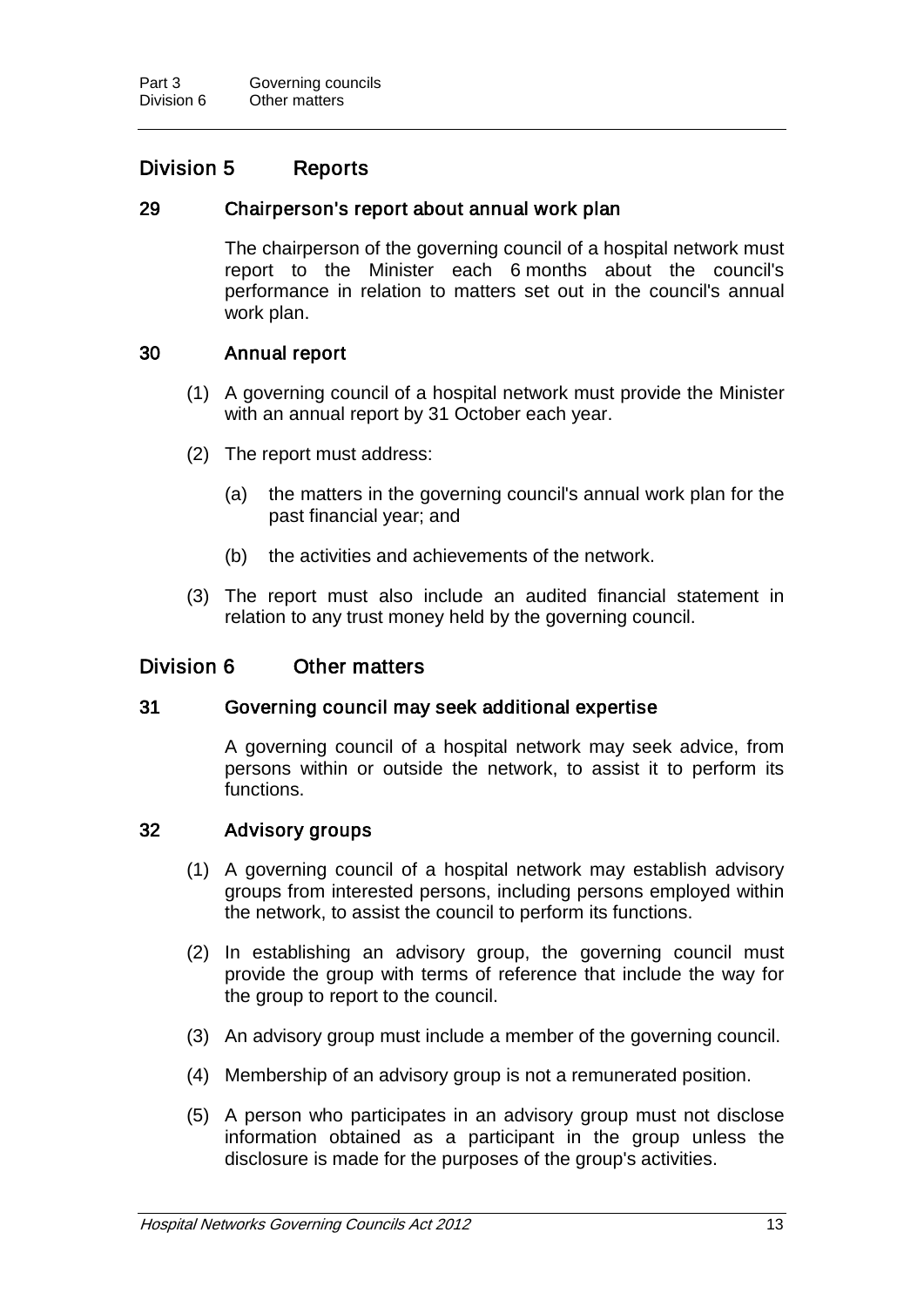### 33 Management of complaints received by governing council

- (1) This section applies if the governing council of a hospital network receives a complaint about any services provided by a hospital in the network.
- (2) The governing council must refer the complaint to the Executive Director of the hospital network for investigation and resolution of the complaint.

## 34 Protection from liability

- (1) A person is not civilly or criminally liable for an act done or omitted to be done by the person in good faith in the exercise of a power or performance of a function as a council member or a participant in an advisory group.
- (2) In addition, the person is not civilly or criminally liable for an act done or omitted to be done by the governing council in the exercise of a power or performance of a function under this Act.
- (3) Subsections (1) and (2) do not affect any liability the Territory would, apart from those subsections, have for the act or omission.
- (4) In this section:

**exercise**, of a power, includes the purported exercise of the power.

**performance**, of a function, includes the purported performance of the function.

#### 35 Donations

- (1) The governing council of a hospital network must deal with any money donated to the network or a hospital within the network as trust money.
- (2) If a donor identified the purpose for which a donation may be used, the donation must be managed by the governing council in accordance with that purpose.
- (3) If no purpose was identified by the donor, the governing council must manage the donation in accordance with a purpose consistent with the priorities in the council's annual work plan.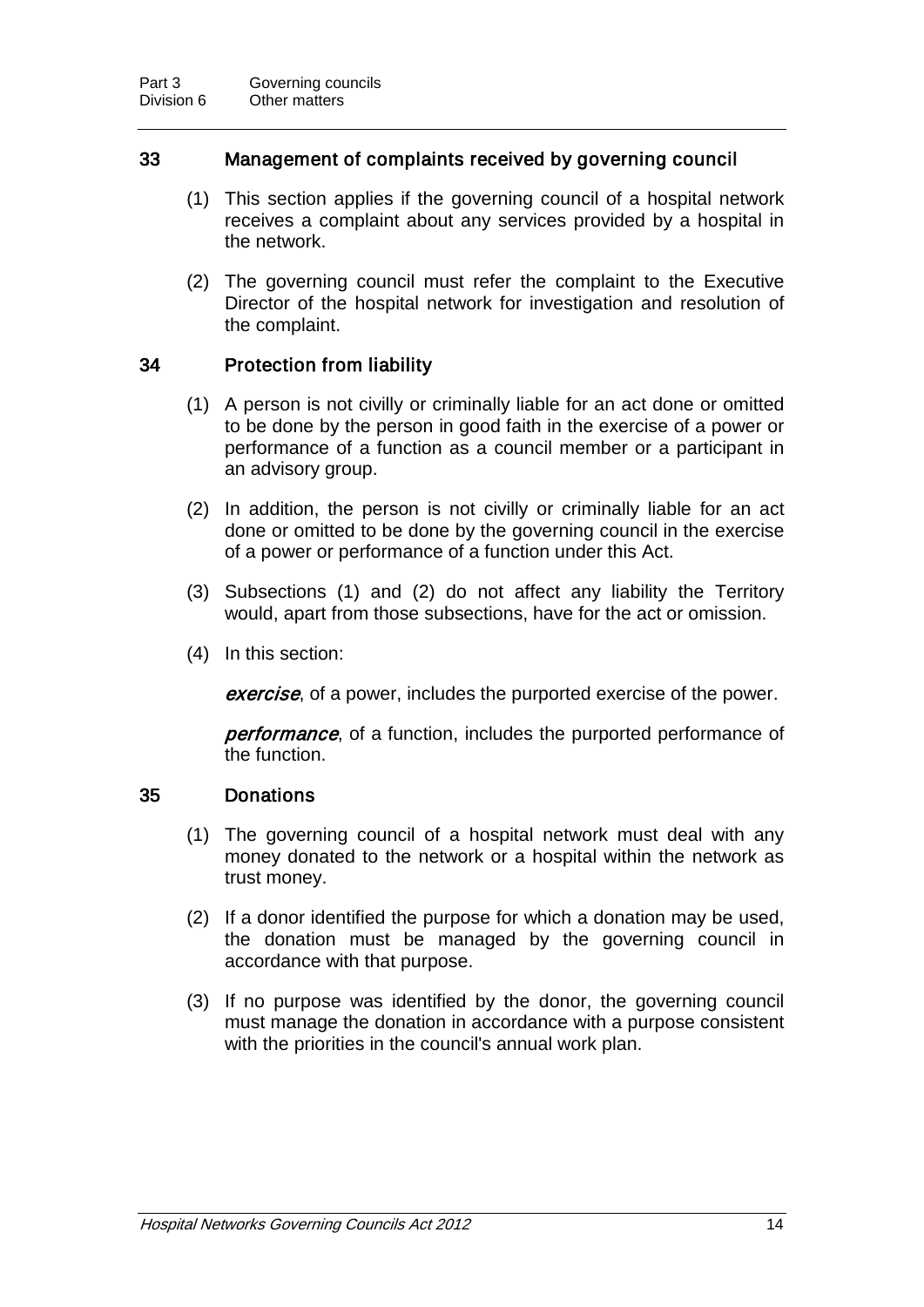# Part 4 Miscellaneous matters

### 36 Regulations

The Administrator may make regulations under this Act.

# Part 5 Repeal and transitional provisions

## Division 1 Repeal

### 37 Repeal

- (1) The Hospital Boards Act 2009 (Act No. 30 of 2009) (the repealed Act) is repealed.
- (2) The boards established under the repealed Act are abolished.

# Division 2 Transitional matters

### 38 Money held in trust

- (1) This section applies if a hospital board established under the repealed Act was, immediately before the commencement of this section, holding trust money from donations or otherwise.
- (2) On the commencement, the money is taken to be held on trust by the governing council of the hospital network to which the hospital belongs, and the council must make the arrangements to transfer the trust money into a trust account in the council's name.

### 39 Proposed work plan for first year

In the first year of operation of the governing councils, the proposed work plan for each council must be submitted to the Minister by 1<sup>st</sup> of September of that year.

#### 40 Transitional regulations

- (1) A regulation may provide for a matter of a transitional nature:
	- (a) because of the enactment of this Act; or
	- (b) to otherwise allow or facilitate the transition from the operation of the repealed Act to this Act.
- (2) The regulation may have retrospective operation to a day not earlier than the day on which this section commences (the commencement day).